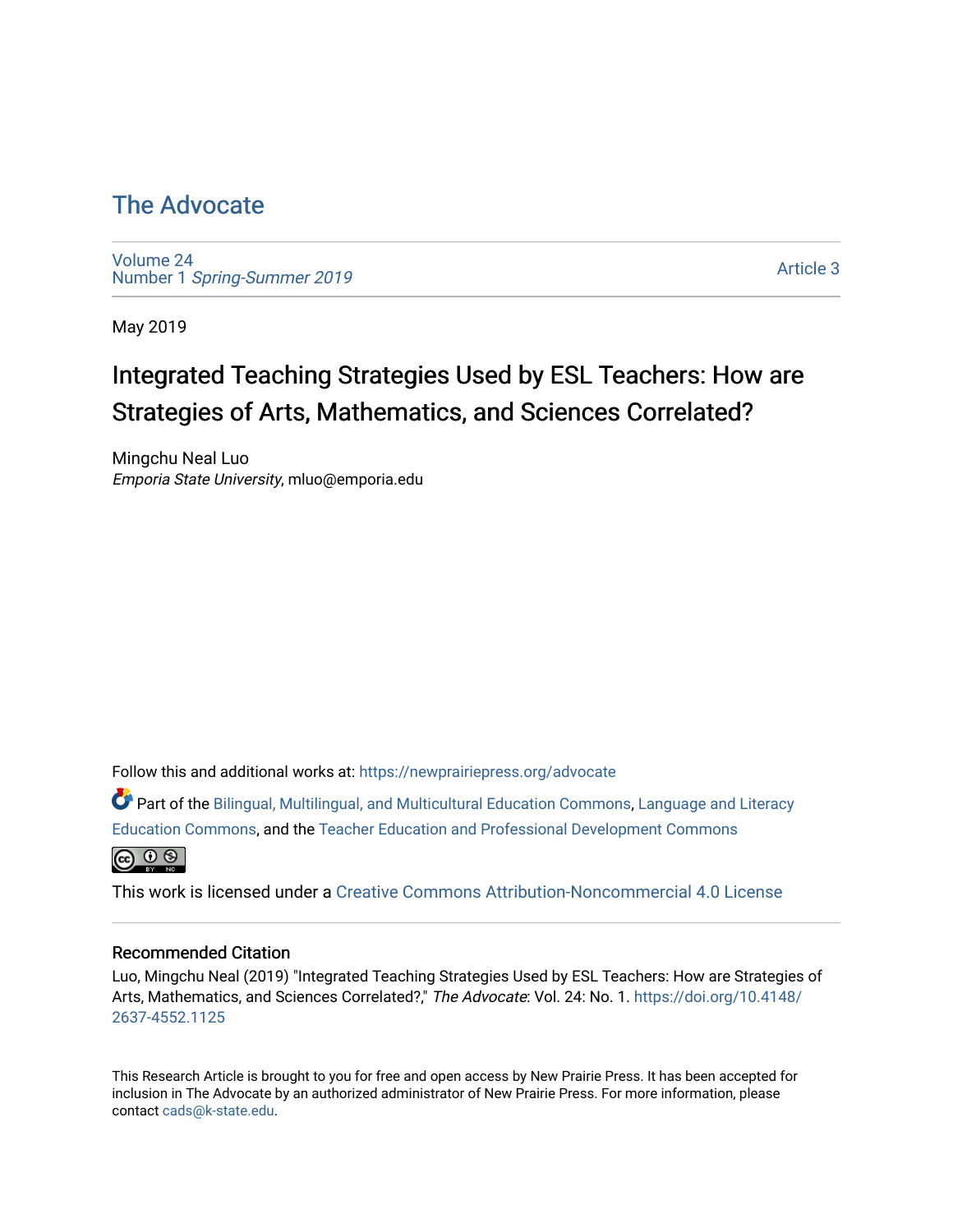## Integrated Teaching Strategies Used by ESL Teachers: How are Strategies of Arts, Mathematics, and Sciences Correlated?

### Abstract

The emerging popularity of interdisciplinary teaching stems from research-based student gains in learning. Using the interdisciplinary and integrated framework of STEAM, this study aims to understand ESL teachers' integrated teaching strategies of arts, mathematics, and sciences, and examine the correlation among the domains of linguistic, artistic, musical, mathematical and logical, and sciencerelated teaching strategies. Data collected from 67 ESL teachers in a Midwestern state was analyzed using the Pearson correlations. Results indicated that ESL teachers not only emphasize the traditional linguistic teaching strategies, but also integrate artistic, musical and mathematical, and sciences-related strategies in their classroom teaching. ESL teachers' classroom teaching strategies of arts, mathematics, and sciences were both moderately and highly correlated. Interpretations of the findings related to the integrated perspective of interdisciplinary teaching and implications for both teacher educators and school administrators were discussed.

### Keywords

interdisciplinary teaching, ESL teacher, integrated teaching strategy, correlation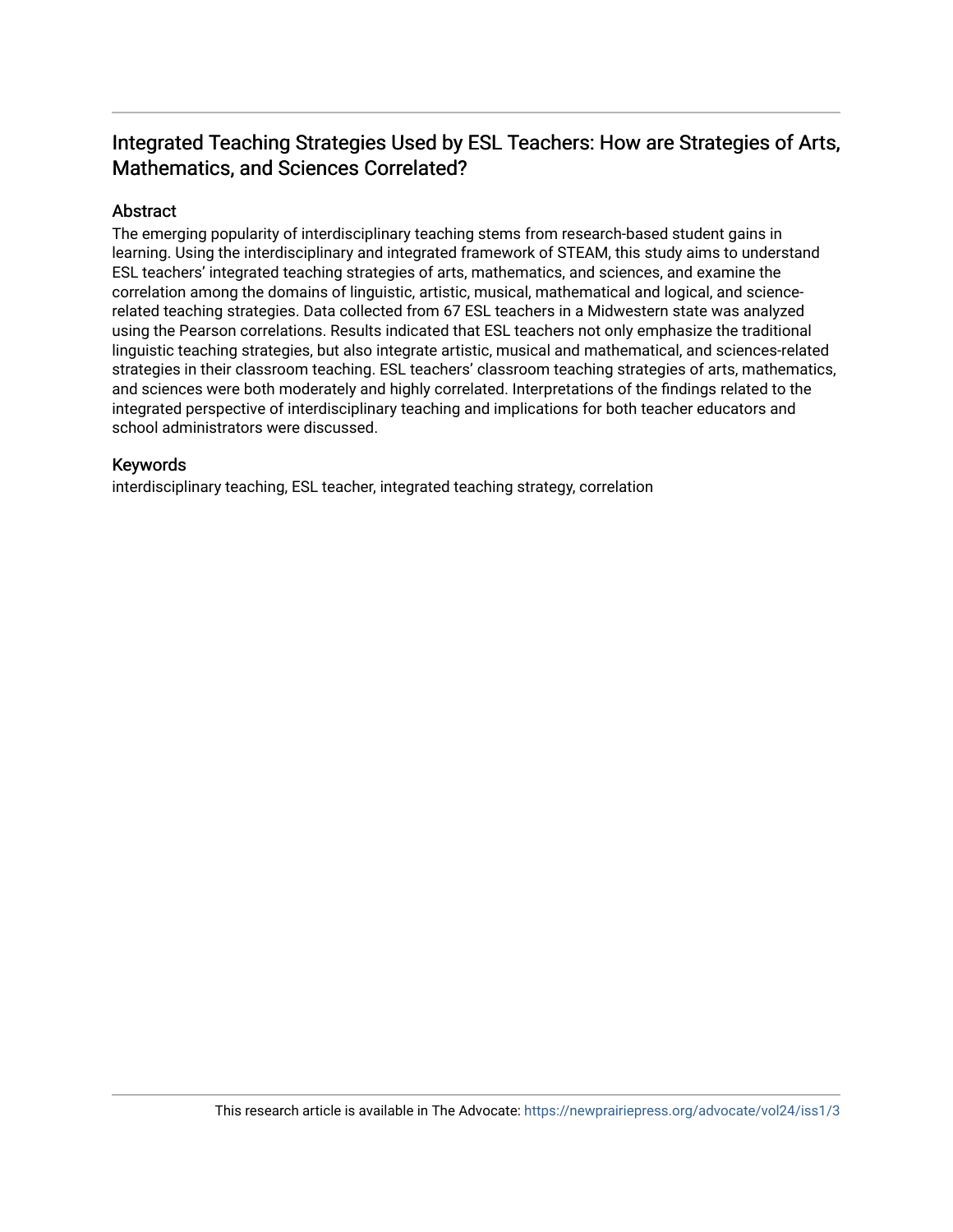## **Integrated Teaching Strategies Used by ESL Teachers: How are Strategies of Arts, Mathematics, and Sciences Correlated?**

## *Dr. Neal Luo, Emporia State University*

### **Introduction**

The philosophy and practices of STEAM education have been drawing influential attention over the past decade demonstrating its values of sustainable development using an interdisciplinary framework (United Nations, 2015). STEAM education combining arts, technology, engineering and sciences for developing creative and scientific capacities in an integrative way is essential in producing a compound workforce for the 21st century. Interdisciplinary education tackles questions that stretch beyond the normal boundaries of what neuroscience or education research alone can address (McCandliss, 2010). STEAM curricula have demonstrated that learning activities integrating science, technology and the arts successfully engage students, resulting in improved literacy and numeracy competencies (as cited in Taylor, 2016). Integrated teaching strategies using interdisciplinary methods foster advances in cognitive ability and promote higher-order cognition learning processes. It not only helps develop students' critical thinking, appreciation of the differences between disciplines, bias recognition, and ambiguity tolerance, but also enhances students' knowledge formation capacity and ability in solving complex issues and problems (Repko, Newell, & Szostak, 2012; Tennyson, Elmore, & Snyder, 1992).

The emerging popularity of interdisciplinary teaching stems from research-based student gains in learning (Pedagogy in Action, 2018). With its various identified benefits, arts and science educators are teaming up to design innovative interdisciplinary curricula and teaching approaches. Language or ESL teaching also has the opportunity to make a real interdisciplinary leap. New findings from research in biological science are providing remarkable insights on how languages are learned in an interdisciplinary way, in contrast to the limited improvements resulting from traditional research based in the social sciences. Thus, research into how languages are best taught requires a more interdisciplinary approach that includes methods and instruments from the sciences (Stapleton, 2014).

The interdisciplinary STEAM teaching approaches that integrate multiple teaching strategies are embraced by language teachers, especially ESL teachers (Richards & Rodgers, 2014). The interdisciplinary models contribute to language education by suggesting that language or ESL teachers expand their repertoire of techniques, tools, and strategies beyond the typical linguistic ones traditionally used in classrooms. Students demonstrated positive responses to the increased variety of instructional strategies used in their language classrooms. The interdisciplinary framework provides a way of understanding language or ESL teaching from an interdisciplinary lens, guiding teachers in developing integrated teaching strategies and classroom activities that address multiple ways students learn and know in a brain-compatible manner (Sousa & Pilecki, 2013).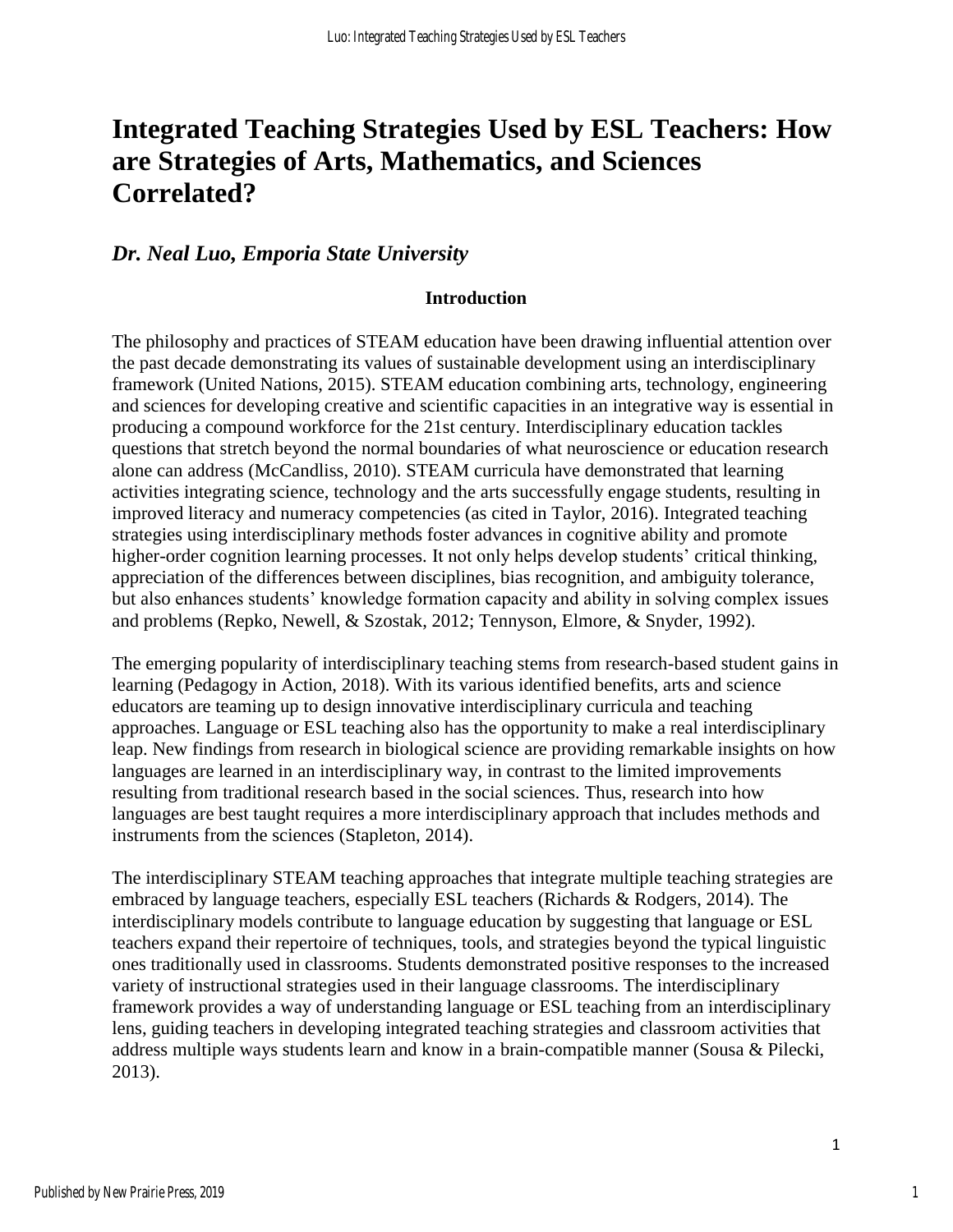From a practical perspective, language learning and literacy across the curriculum provide teachers with many opportunities to use multiple and integrated teaching strategies in their classrooms. ESL teaching strategies can be integrated by applying the interdisciplinary models through creating multiple and integrated learning centers, allowing teachers and students to interact in a way unique to their characteristics. Literature learning can be effectively improved by encouraging students to share classic tales, do puppet shows, perform interpretive dances, read-aloud with finger puppets, and story-tell with costumes (Lin, 2000). The whole language teaching model recognizes the interdisciplinary nature of language by integrating musical, artistic, and interpersonal techniques to promote language learning.

The above case studies seem to show that it is feasible for ESL teachers to apply the interdisciplinary activities in an integrated way. The advocacy of a more interdisciplinary approach in teaching strategies purports our present knowledge of how to teach languages by encompassing a new array of techniques. Language pedagogy researchers and language teaching practitioners may have to reacquaint themselves with the methods of the physical and biological sciences. ESL teaching has nothing to fear from an infusion of the natural sciences teaching strategies (Stapleton, 2014), while teaching activities informed from the research of psychology, linguistics and social sciences continue to construct awareness and understandings of effective strategies in the social and dynamic context of the individual language classroom (Kiely, 2014).

With the increasing application and embrace of interdisciplinary models by ESL teachers, it is essential to gain research-based knowledge by conducting and documenting empirical studies. Research on ESL teachers' use of integrated strategies provides evidence and contributes to the body of inter-discipline and STEAM research. Previous literature related to ESL teachers' integrated teaching strategies primarily focuses on the presentation of the integrated strategies or classroom activities using case studies. There is a lack of studies quantitatively examining the integrated teaching strategies of ESL teachers. Thus, the purpose of this study is to explore ESL teachers' use of integrated instructional strategies by examining the degree of relationships between the various dimensions of strategies used in classrooms, guided by the perspectives of the interdisciplinary framework. Specifically, this study addressed the following questions: 1) What is the overall situation of the ESL teachers' use of multiple teaching strategies of arts, mathematics, and sciences? 2) How are these domains of strategies of arts, mathematics, and sciences integrated with each other? 3) What domains of instructional strategies used by the ESL teachers were moderately or highly correlated?

## **Method**

## **Measurement Instrument**

The Integrated Teaching Strategy Index (ITSI) (see Table 1) developed by the researcher was used to measure the frequency of ESL teachers' use of integrated teaching strategies. The ITSI has five subscales measuring the ESL teachers' teaching strategies framed by linguistic, artistic, musical, mathematical and logical, and sciences-related strategies. The ITSI Likert choices ranged from 1 representing "rarely or never", through 3 representing "sometimes" to 5 representing "usually or always".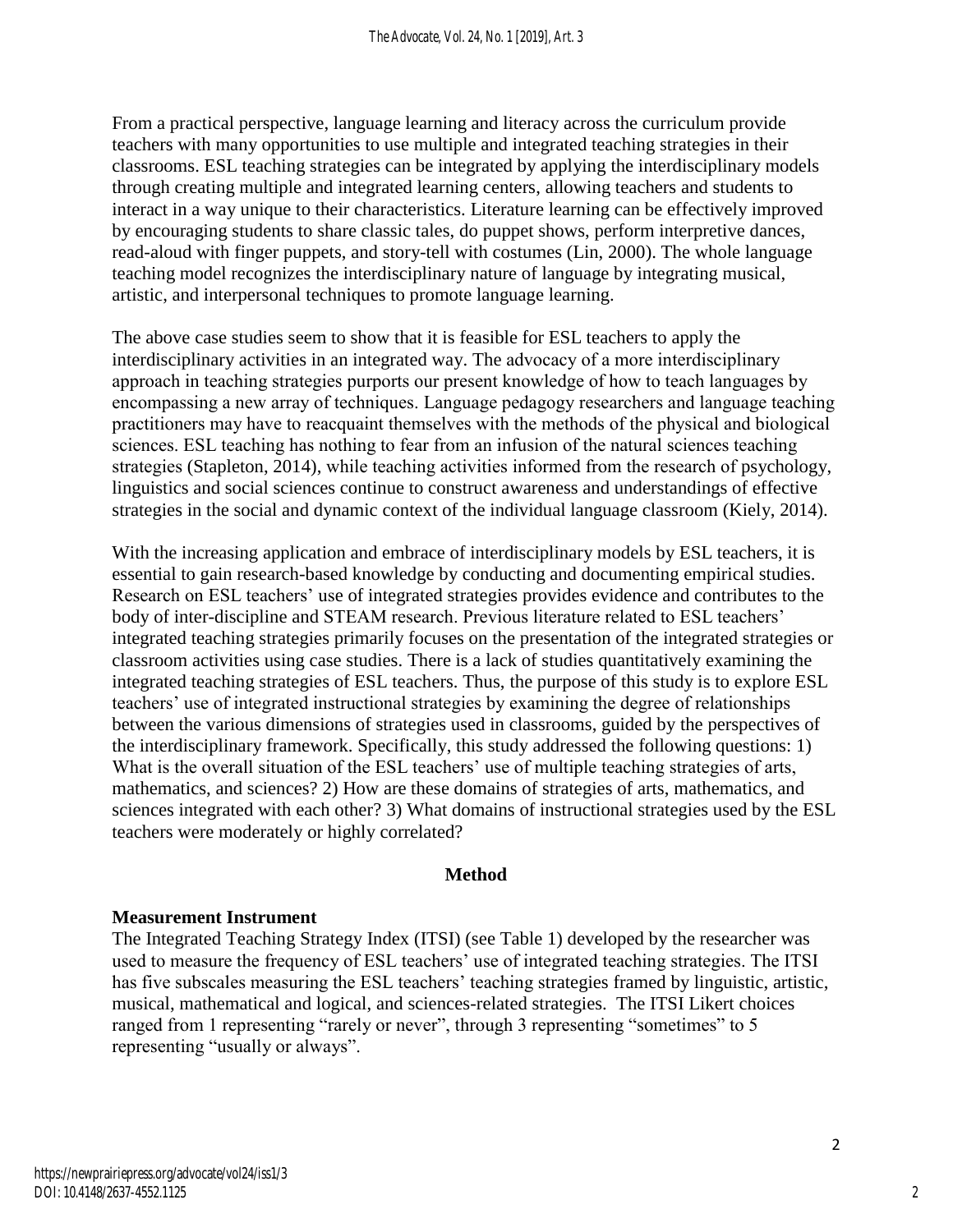Development of the ITSI utilized a series of steps and techniques to ensure its content and construct validity. It was guided by Clark's (2014) notion that learning activities integrating science, technology, and the arts successfully engage learners, resulting in improved literacy competencies. Additionally, it was based upon Armstrong's (2003) framework that literacy teaching involves practices of different and integrated strategies to improve students' literacy skills in the classroom. The researchers who had a total of 11 years of ESL classroom teaching experiences initially developed the ITSI items derived from the specific teaching strategies and activities actually implemented in the inventories of teaching strategies that were strongly proposed by various practitioners and researchers (Armstrong, 2003; Herrell & Jordan, 2004). Several experienced ESL teachers evaluated the survey items and overall design and offered their practical suggestions. Four professors who had experience in teaching ESL reviewed each of the initially developed items. Based upon their feedback, the inappropriate items were eliminated, and modifications were made to the necessary items.

Each of the final subscales of the linguistic, artistic musical, mathematical and logical, and sciences-related strategies has five items with a total of 25 survey items in the ITSI. All the ITSI subscales' internal consistency was statistically checked by computing Cronbach's alphas in SPSS. Alpha values of .7 or higher were acceptable, with .6 being acceptable for new scales. Cronbach's alphas ranged from .64 to .82 in the ITSI (see Table 1). These statistics deem the survey instrument reliable for measuring ESL teachers' integrated teaching strategies.

### **Participants, Data Collection, and Analysis**

This study used a cross-sectional survey procedure to collect data from ESL teachers. The survey packet including a cover letter and the ITSI was mailed to 112 teachers who had enrolled in the ESL endorsement program at a Midwest state university. Sixty-seven teachers (60%) successfully completed and returned the surveys. The majority of them (97%) were females. The mean age of the teacher respondents was 40.52 (*SD*=10.86). Ninety-one percent were teaching ESL in elementary schools, 2% in junior high/middle schools, and 7% in high schools. The mean total years of being a teacher and the mean total years of teaching ESL were 12.54 (*SD*=8.61) and 5.26 (*SD*=2.69), respectively. The mean average number of classroom students they taught was 16.66 (*SD*=6.22).

Data were analyzed using the SPSS 24.0 software. Average mean scores and standard deviations in each of the five subscales of the survey were used to understand the overall situation of the ESL classroom teachers' use of multiple teaching strategies of arts, mathematics, and sciences. Pearson's correlation coefficients were applied to examine how these domains of strategies are integrated with each other and identify what domains of instructional strategies were highly or moderately correlated.

#### **Results**

### **Levels of Multiple Teaching Strategies**

Table 1 presents the means of standard deviations for each of the ITSI subscales and items of the ESL teachers' teaching strategies. The means of each of the five subscales were also presented in Figure 1 displaying a general frequency picture of the teaching strategies domains. All of the aforementioned descriptive statistics indicated that the ESL teachers used linguistic strategies in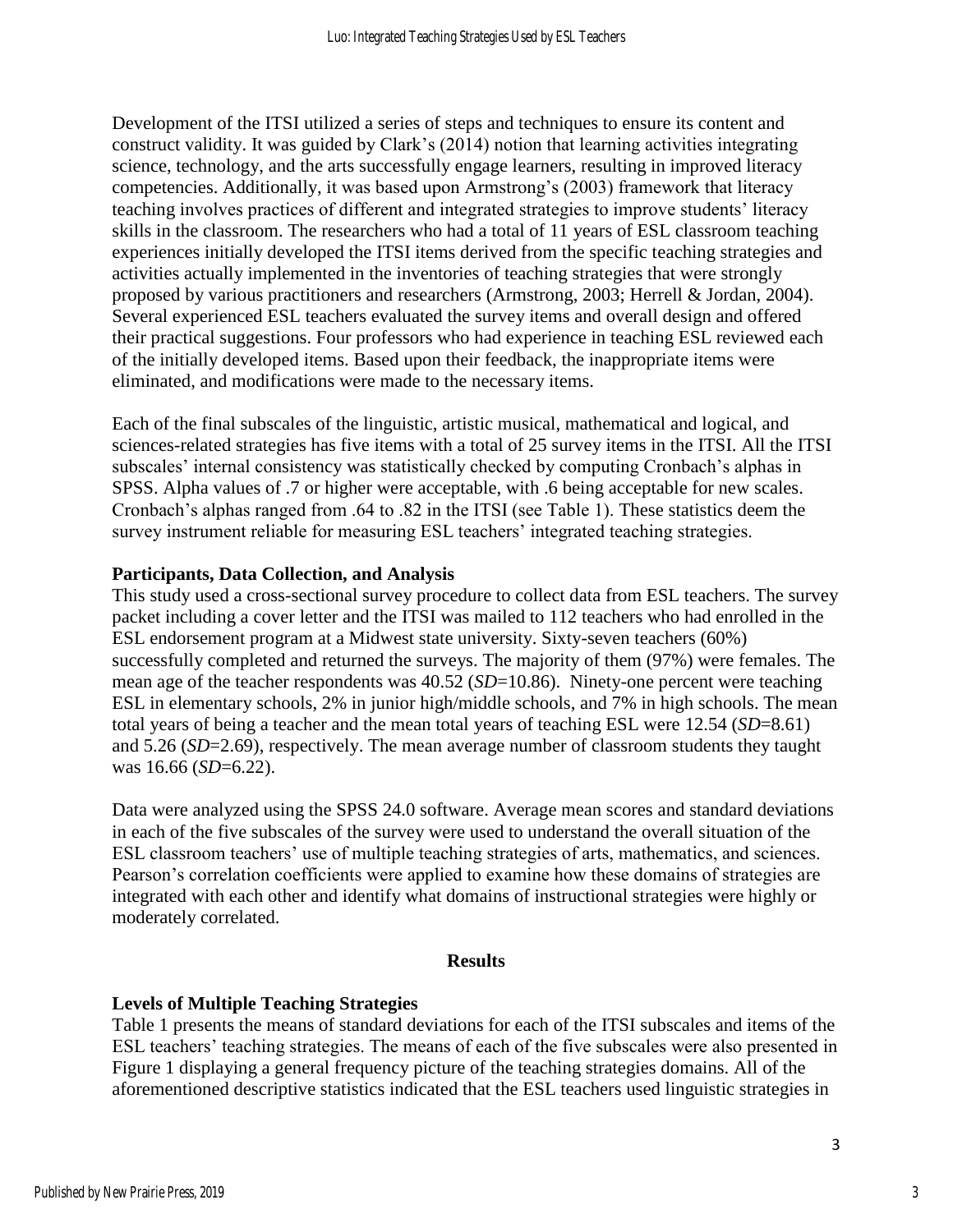their classroom most frequently (*M*=4.32, *SD*=0.50) while sciences-related strategies were used least frequently (*M*=2.76, *SD*=0.75). The order of ESL teachers' use of teaching strategies in their classroom from the most to the least frequently was as followed: linguistic, musical, mathematical-logical, artistic, and sciences-related.

*Table 1: Means and Standard Deviations of the ITSI Subscales and Items (n=67)*

| <b>Subscales and Their Items</b>                                                                               | Cronbach's $\alpha$ | $\boldsymbol{M}$ | <b>SD</b> |
|----------------------------------------------------------------------------------------------------------------|---------------------|------------------|-----------|
| Linguistic Strategies                                                                                          | .82                 | 4.32             | 0.50      |
| 1. I have students talk or write about vocabulary words from their reading. 4.58                               |                     |                  | 0.65      |
| 2. I have students retell the text they have just read to improve reading<br>comprehension.                    |                     | 4.29             | 0.81      |
| 3. I emphasize a balance of students' listening, speaking, reading, and<br>writing in my classroom activities. |                     | 4.62             | 0.57      |
| 4. I have students speak spontaneously about different topics.                                                 | 3.66                | 1.02             |           |
| 5. I use both silent and oral reading to develop comprehension.                                                | 4.49                | 0.91             |           |
| <b>Artistic Strategies</b>                                                                                     | .64                 | 3.53             | 0.57      |
| 1. I have students draw or paint pictures to show their understanding of<br>what I teach.                      | 3.71                | 0.98             |           |
| 2. I use cards of artwork such as paintings, drawings, and cartoons to<br>present what I teach to students.    |                     | 3.15             | 1.26      |
| 3. I have students create charts, diagrams, or graphs to depict the concepts 3.91<br>being learned.            |                     |                  | 0.94      |
| 4. I have students draw before they write.                                                                     |                     | 3.51             | 0.98      |
| 5. I have students imagine or mind-map stories.                                                                |                     | 3.38             | 0.95      |
| <b>Musical Strategies</b>                                                                                      | .78                 | 3.73             | 0.68      |
| 1. I use rhythmic patterns to help students remember certain words.                                            |                     | 3.84             | 0.96      |
| 2. I use songs to help students learn new concepts.                                                            | 3.59                | 1.16             |           |
| 3. I take time out to share the sounds of particularly interesting words<br>when reading aloud to my students. |                     | 3.84             | 0.97      |
| 4. I encourage students to read sentences out loud with rhythmic patterns.                                     |                     | 4.04             | 0.89      |
| 5. I have students listen to recorded music or songs related to what is<br>being taught.                       |                     | 3.29             | 1.16      |
| Mathematical and Logical Strategies                                                                            | .65                 | 3.66             | 0.62      |
| 1. I have students do logic puzzles such as "crossword" to enhance their<br>vocabulary.                        | 2.81                | 1.11             |           |
| 2. I have students play math or logic games that show what has been<br>learned.                                |                     | 3.60             | 0.96      |

4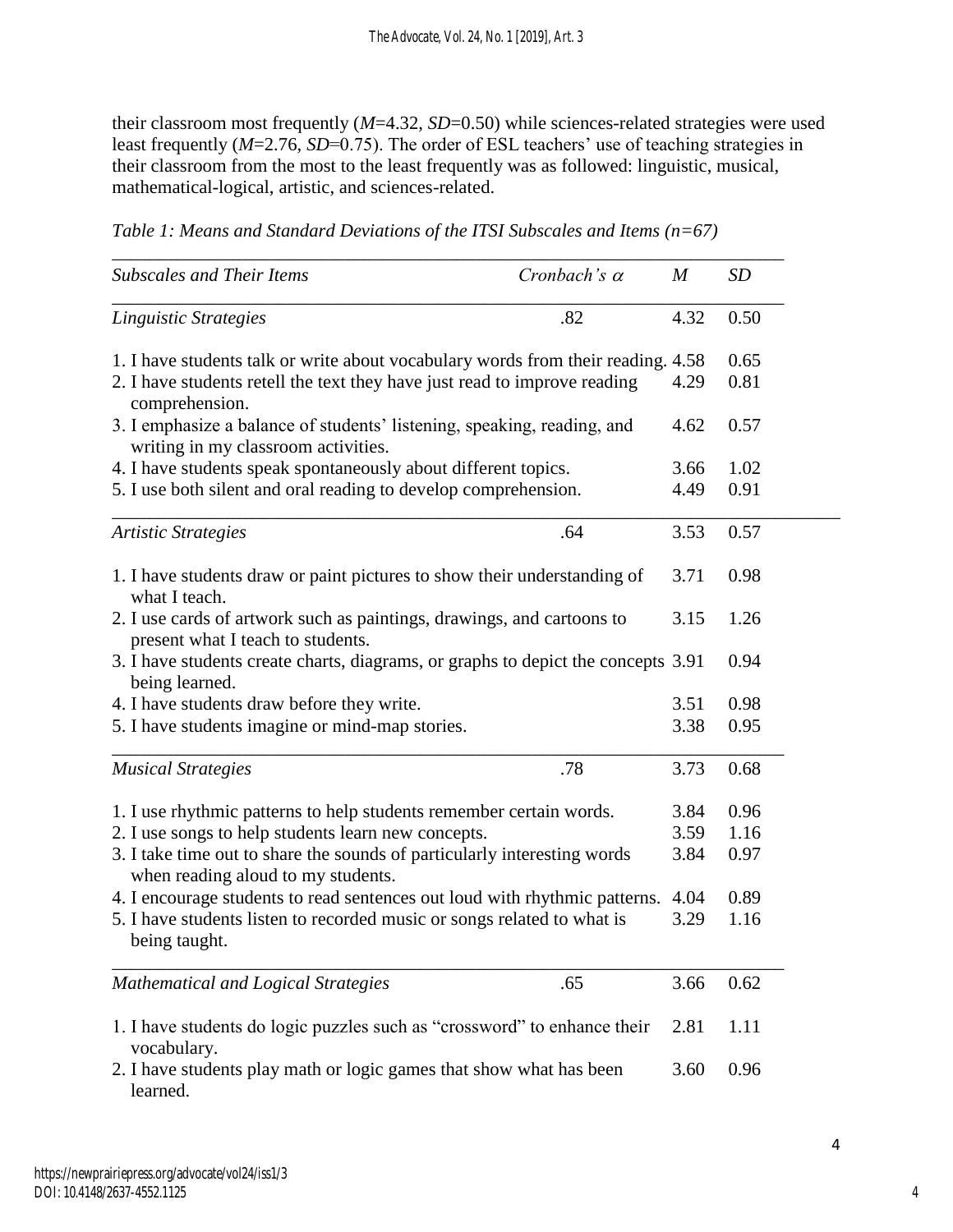| 3. I have students use their mathematical or logic talents to predict or<br>guess the meanings of what is taught. | 3.59 | 0.98 |  |
|-------------------------------------------------------------------------------------------------------------------|------|------|--|
| 4. I have students explore the patterns found in words, for example, set,<br>get and let.                         | 4.49 | 0.75 |  |
| 5. I provide opportunities for students to compare or classify what they<br>have learned.                         | 3.86 | 0.75 |  |
| Sciences-Related Strategies<br>.76                                                                                | 2.76 | 0.75 |  |
| 1. I design lessons that bring nature in the classroom via videos, objects,<br>animals, plants, etc.              | 3.34 | 0.91 |  |
| 2. I have students collect their favorite animal or plant drawings,<br>photographs or objects.                    | 2.46 | 0.95 |  |
| 3. I encourage students to perform learning activities by using objects<br>from the natural world.                | 3.12 | 1.11 |  |
| 4. I have students classify flora, fauna, and natural phenomena.                                                  | 1.92 | 0.97 |  |
| 5. I integrate natural phenomena into my teaching.                                                                | 2.94 | 1.09 |  |

*Figure 1: Distribution of the Teaching Strategies Domains Used by ESL Teachers*



*Note:* 1 = rarely or never, 2 = seldom, 3 = sometimes, 4 = often, 5 = usually or always

## **Integrated Teaching Strategies**

The results of the Pearson intercorrelations among teaching strategies domains of arts, mathematics, and sciences are summarized in Table 2. Significantly, all the pairs of the subscales of the ESL teachers' teaching strategies domains were positively related to each other in a statistically significant way  $(p<0.05)$ . This reveals that the domains of linguistic, artistic, musical, mathematical and logical, and sciences-related strategies were positively integrated with each other.

The correlation coefficient is a commonly used measure of the relationship magnitude: values of less than .30 signifies a small degree correlation, .30-.49 is a medium degree correlation, and .50 or more is a high degree correlation (Field, 2013). Using these criteria, the following pairs of teaching strategies domains were highly correlated: linguistic vs artistic, musical vs artistic,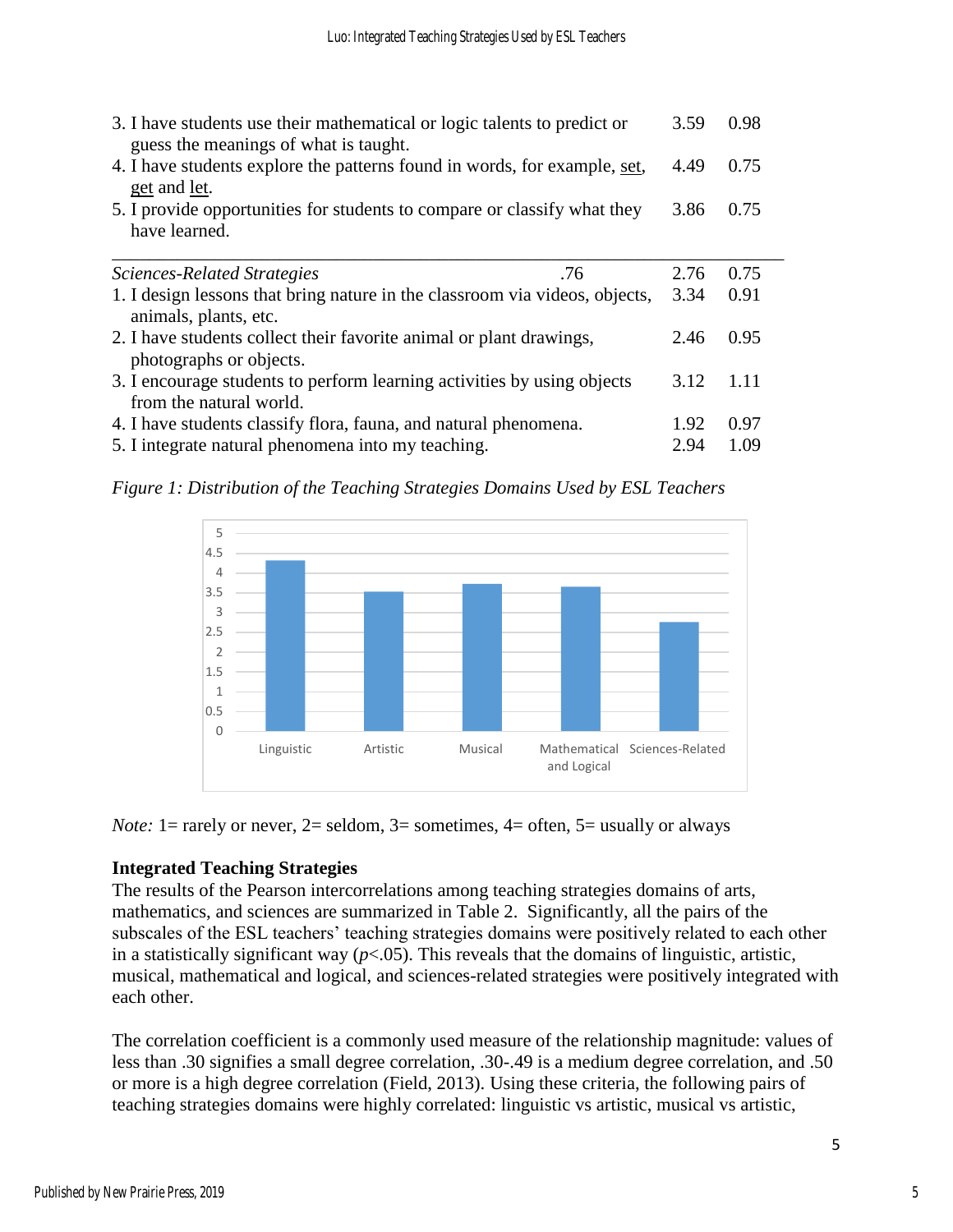mathematical and logical vs artistic, and sciences-related vs artistic. Pairs of moderate correlations between teaching strategies domains include linguistic vs musical, linguistic vs mathematical and logical, linguistic vs sciences-related, musical vs mathematical and logical, musical vs sciences-related, and mathematical/logical vs sciences-related.

| <b>Teaching Strategies</b> | Linguistic | Artistic | Musical | Mathematica/Logical |
|----------------------------|------------|----------|---------|---------------------|
| Artistic                   | $.566**$   |          |         |                     |
| Musical                    | $.313**$   | $.548**$ |         |                     |
| Math/Logical               | .447**     | $.533**$ | $.364*$ |                     |
| Sciences-Related           | $.355**$   | $.610**$ | .491**  | $.457**$            |

*Table 2: Intercorrelations of the Teaching Strategies Used by ESL Teachers*

*Note:* \*\* Correlation is significant at the 0.01 level (2-tailed).

\* Correlation is significant at the 0.05 level (2-tailed).

## **Discussion**

This study found that the ESL teachers used linguistic teaching strategies in the classroom with the frequency of "often" or "always". Linguistic teaching strategies offer students keen sensitivity to language. Teachers need to create opportunities to increase verbal interaction in classroom activities and contextualize language as much as possible. ESL teachers generally used artistic and musical teaching strategies in their classrooms between the frequencies of "sometimes" and "often". Artistic teaching strategies create opportunities for students to keenly observe language phenomenon and describe language meanings in an interesting and imaginative way. Music provides an interesting mirror of the history, literature, and culture of a country, which can be seen in song texts and musical style. In addition, music texts offer a unique means of reinforcing speaking, listening, reading, and writing skills through specially designed activities. The use of musical teaching strategies in ESL classroom offers a unique approach to enhance students' awareness of English culture and aid in the practice of communication skills (Failoni, 1993).

The ESL teachers also used mathematical and logical teaching strategies in their classrooms between the frequencies of "sometimes" and "often". These strategies assist logical organization and development of the students' learning contents. It also motivates students to solve difficult learning problems and nurture critical thinking (Repko et al., 2012). Sciences-related teaching strategies appear to be used in the classrooms the least frequently, between "seldom" and "sometimes". This finding seems to reveal the need to strengthen its integration into teaching in the classroom. The application of natural sciences to language teaching not only has the potential to enrich our inventory of ideas, but it also presents methods to discover which of them are most likely to be correct (Stapleton, 2014).

The results of this survey research further show that ESL teachers' use of the teaching strategies domains of linguistic, artistic, musical, mathematical and logical, and sciences-related strategies are all significantly related to each other. Teaching strategies of arts, mathematics, and sciences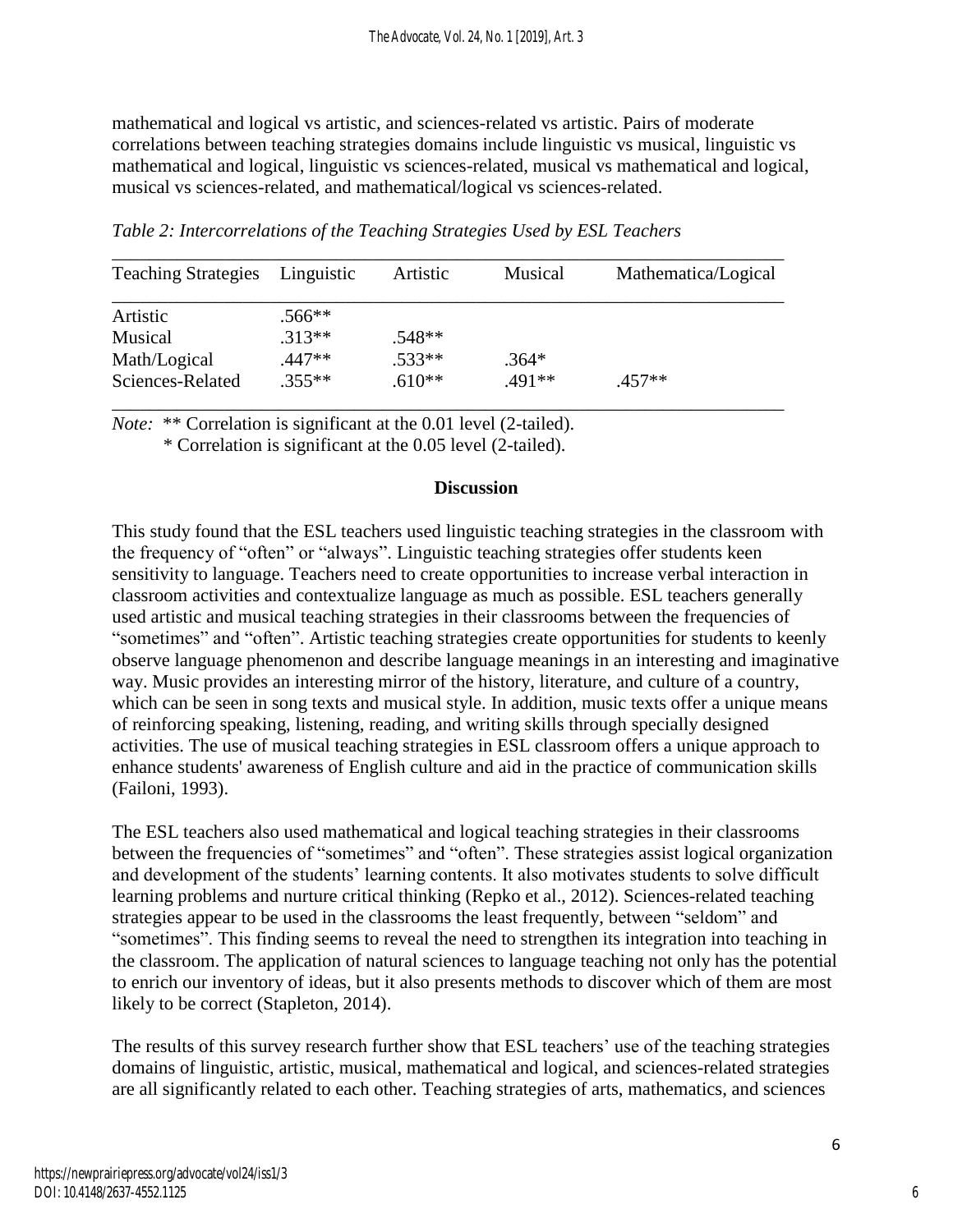are highly or moderately integrated by ESL teachers in their ESL classrooms. With the integrated teaching strategies, students become aware that different people have different strengths and that each person has a substantive contribution to make. When multiple activities are available and integrated in the classroom, students can find their personalized ways to actively participate, take advantage of language acquisition opportunities, and develop their high order of language ability such as critical thinking, bias recognition, and solutions to complex problems (Armstrong, 2014; Kallenbach & Viens, 2004; Stapleton, 2014).

ESL teachers seem to adopt and implement integrated strategies or activities in their classrooms. The findings of this study generally reveal a positive situation of the ESL teachers' integrated teaching strategies in classrooms. They not only emphasize the traditional linguistic teaching strategies, but also integrate artistic, musical and mathematical, and sciences-related strategies in their teaching. Such findings also show that the philosophy and practices of interdisciplinary framework can be well accepted and implemented by ESL teachers. It provides an enhanced theoretical framework for ESL teachers to integrate different teaching strategies and styles in their classrooms. This study also supports or confirms the notion that interdisciplinary teaching and STEAM education can be feasibly designed and implemented by innovative teachers (Stapleton, 2014; Taylor, 2016).

Kiely (2014) and Stapleton (2014) have discussed the issue of interdisciplinarity in ESL teaching and research, and highlighted its importance and impact. This study provides empirical evidence to purport their notion by better understanding ESL teachers' integrated teaching strategies of arts, mathematics, and sciences and examining the correlation among the domains of linguistic, artistic, musical, mathematical and logical, and sciences-related teaching strategies. The results help educational leaders picture the profile of ESL teachers' integrated teaching strategies. Since interdisciplinary teaching and STEAM programs are perceived to be valuable and practical in education (Sousa & Pilecki, 2013; Stapleton, 2014), this study provides important evidence and implications on enhancing interdisciplinary teaching for educational administrators in formulating and implementing relevant policies in ESL instructions, and designing meaningful professional development plan for ESL teachers. Based on these findings, it is advocated that schools consider the integration of ESL teaching with their STEAM programs available.

This study also provides useful information for ESL and other teacher educators regarding the emerging popularity of interdisciplinary teaching. Teacher educators of different disciplines may need to adopt the philosophical framework of interdisciplinary teaching and STEAM education and apply the relevant best interdisciplinary practices in teacher preparations. They may need to integrate the interdisciplinary elements into the development and re-development of their teacher preparation programs and course redesigns. It is suggested that interdisciplinary teaching skills, particularly enhancing the natural science-related teaching strategies for preparing teachers, be intentionally addressed as an expectation in the pedagogy-related courses.

Switching from a disciplinary-oriented teaching style to an interdisciplinary one seems to be feasible from the cost-effective perspective. Preparing or being an interdisciplinary teacher can benefit from educators' familiarity on the methodologies and empirical practices of related disciplines, the instructional strategy of task modeling that promotes learning through observation, and the synthesis of insights from across disciplines. Instructors or teachers can plan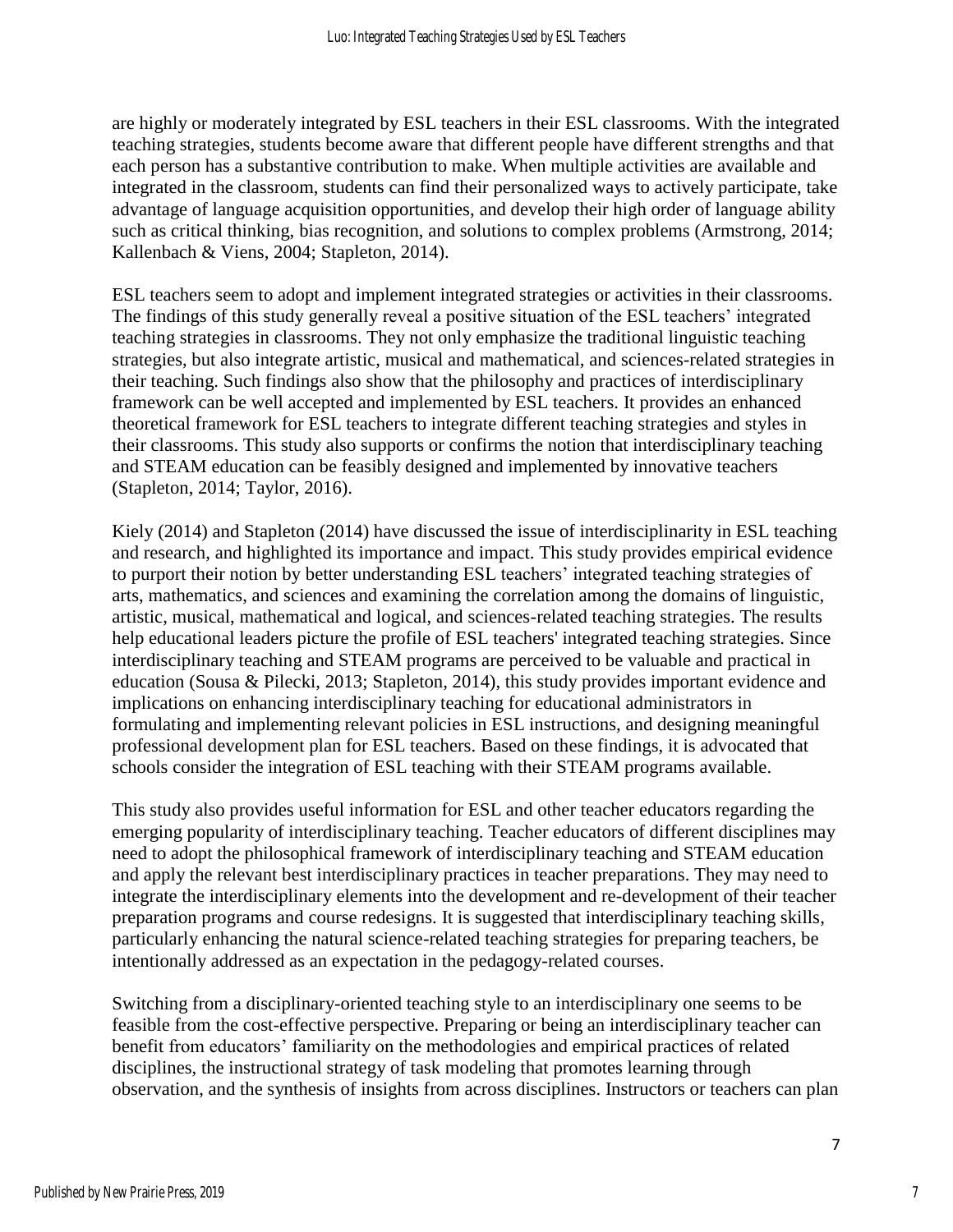the share of an interdisciplinary course and determine the ideal level of interdisciplinarity based upon their experience and the nature of the course (Pedagogy in Action, 2018).

## **References**

- Armstrong, T. (2003). *The multiple intelligence of reading and writing: Making the words come alive.* Alexandria, VA: Association for Supervision and Curriculum Development.
- Armstrong, T. (2014). *You're smarter than you think: A kid's guide to multiple intelligences.* Minneapolis, MN: Free Spirit Publishing.
- Failoni, J. W. (1993). Music as means to enhance cultural awareness and literacy in the foreign language classroom. *Mid-Atlantic Journal of Foreign Language Pedagogy, 1*, 97-108.
- Gardner, H. (1999). *Intelligence framed: Multiple intelligences for the 21<sup>st</sup> century.* New York, NY: Basic Books.
- Christison, M. A. (1998). An introduction to multiple intelligences theory and second language learning. In J. M. Reid (ed.), *Understanding learning styles in the second language classroom* (pp.1-14). Englewood Cliffs, NJ: Prentice Hall Publishing Company.
- Christison, M. A, & Kennedy, D. (2000). Multiple intelligences: Theory and practice in adult ESL. *ERIC Digest.* Washington, DC: National Clearinghouse for ESL Literacy Education. Retrieved from https://eric.ed.gov/contentdelivery/servlet/ERICServlet?accno =ED441350
- Clark, A. R. (2014). Boston Arts Academy: Teaching and learning reports 2013–2014. Retrieved from http://bostonartsacademy.org/site/wp-content/uploads/2012/08/2013\_14\_ TeachingandLearningReports.pdf
- Herrell, A., & Jordan, M. (2004). *Fifty strategies for teaching English language learners* (2<sup>nd</sup> ed.). Upper Saddle River, NJ: Pearson Prentice Hall.
- Kallenbach, S., & Viens, J. (2004). Open to interpretation: Multiple intelligences theory in adult literacy education. *Teachers College Record*, *106*(1), 58-66. http://doi.org/10.1111/j.1467-9620.2004.00318.x
- Lin, P.Y. (2000). *Multiple intelligence theory and English language teaching*. Retrieved from http://highschool.english.nccu.edu.tw/paper/ying.doc
- McCandliss, B. D. (2010). Educational neuroscience: The early years. *PNAS, 107* (18), 8049- 8050. https://doi.org/10.1073/pnas.1003431107
- Pedagogy in Action (2018). *Why teach with an interdisciplinary approach?* Retrieved from https://serc.carleton.edu/sp/library/interdisciplinary/why.html
- Repko, A. F., Newell, W. H., & Szostak, R. (2012). Case studies in interdisciplinary research. *Sage Research Methods*. Retrieved form https://methods.sagepub.com/book/casestudies-in-interdisciplinary-research. https://dx.doi.org/10.4135/9781483349541
- Richards, J. C., & Rodgers, T. S. (2014). *Approaches and methods in language teaching*. Cambridge University Press.
- Sousa, D. A., & Pilecki, T. (2013). *From STEAM to STEAM: Using brain-compatible strategies to integrate the arts.* Thousand Oaks, CA: Corwin.
- Stapleton, P. (2014). Language teaching research: Promoting a more interdisciplinary approach. *English Language Teaching Journal, 68,* 432-441. http://doi.org/10.1093/elt/ccu040.
- Taylor, P.C. (2016). *Why is a STEAM curriculum perspective crucial to the 21st century?* In: